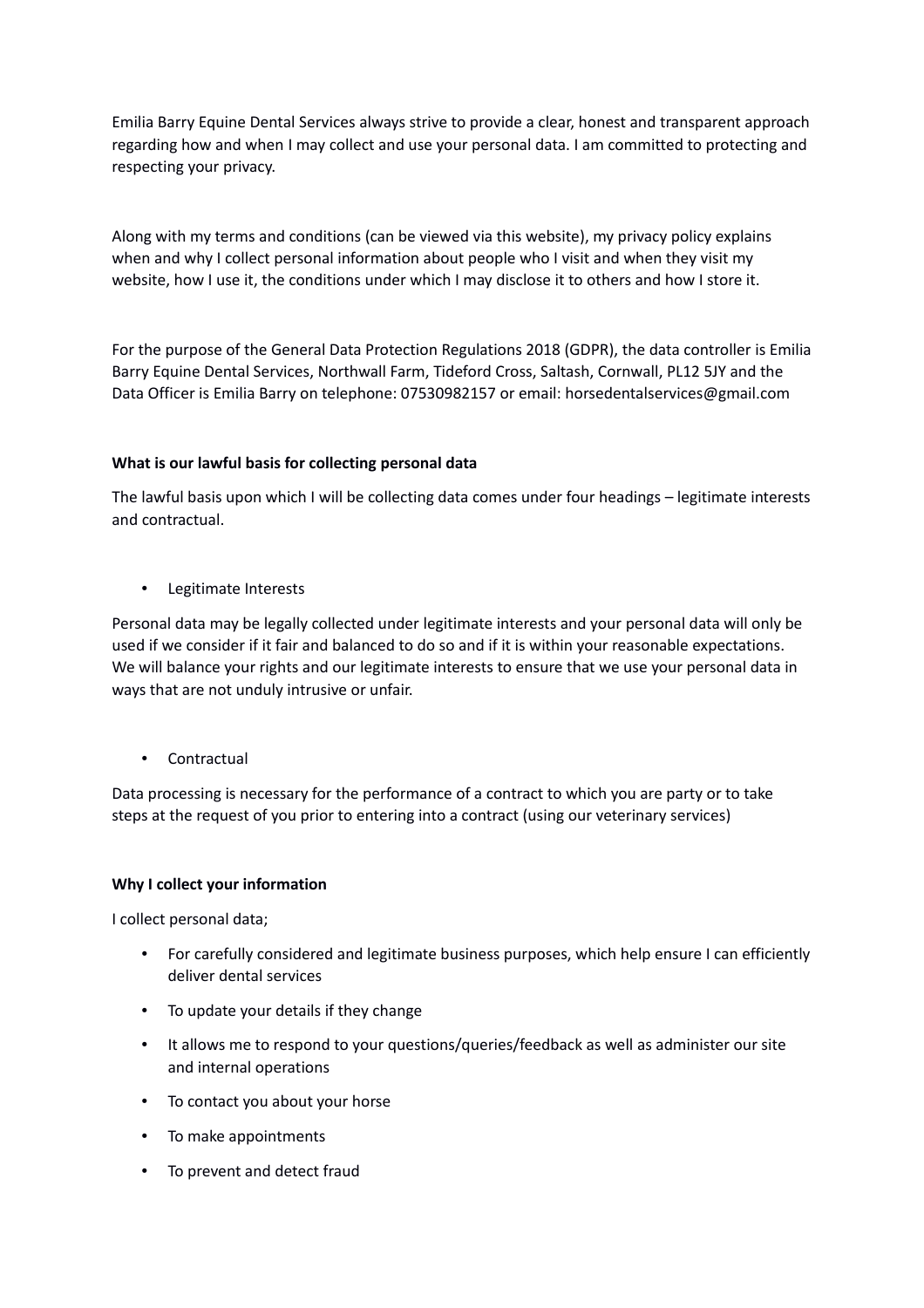- To recover debt and for legal processes
- To help keep my site safe and secure
- Presenting my site content in an effective and present manner for you and your computer
- Information I receive from other sources may be combined with the information given by you for the purposes set out above.

#### **Your consent**

By visiting https://www.emiliabarryequinedentalservices.com/and using the services, information and products I provide you are accepting and consenting to the practices described in this policy and understand and agree that the personal information you provide will be held on a secure database and operated by me and other selected third parties i.e. Google calendars, Google Drive, Gmail, LibreOffice Writer, Microsoft Word, Apple Iphone.

Explicit consent will be obtained either by email, written or on direct interaction with me e.g. verbally NB please note verbal consent will be documented.

#### **Your rights**

In accordance with the GDPR, you have the right;

- To object ask for me not to process your personal data for marketing. To exercise this right, you can contact me by writing or phoning. See contact details at the bottom of this document.
- To be told how your personal data will be used. This document will detail how I use your data.
- To access your personal data that I hold about you. In the event of you wanting access to the data that I hold about you please contact me in writing at Emilia Barry Equine Dental Services, Northwall Farm, Tideford Cross, Saltash, Cornwall, PL12 5JY. I will have 30 days to comply once I am satisfied you have the rights to see the requested records and I have successfully confirmed your identity.
- To erasure to be permanently deleted from our databases N.B: Financial records will be kept for 6 years. To exercise this right, you can contact me in writing or by phoning 07530982157. T& C's contain this paragraph; Dental records and similar documents are the property of and will be retained by Emilia Barry Equine Dental Services. Upon request, copies of records with a summary of the history of your horse will be passed on.
- To data portability. Where I am processing your personal data under your consent the law allows you to request data portability from one service provider to another. This right is largely seen as a way for people to transfer their personal data from one service provider to a competitor.
- To rectify records, if you believe my records regarding your personal data are incorrect you can contact me for it to be updated (contact details at the bottom of this document)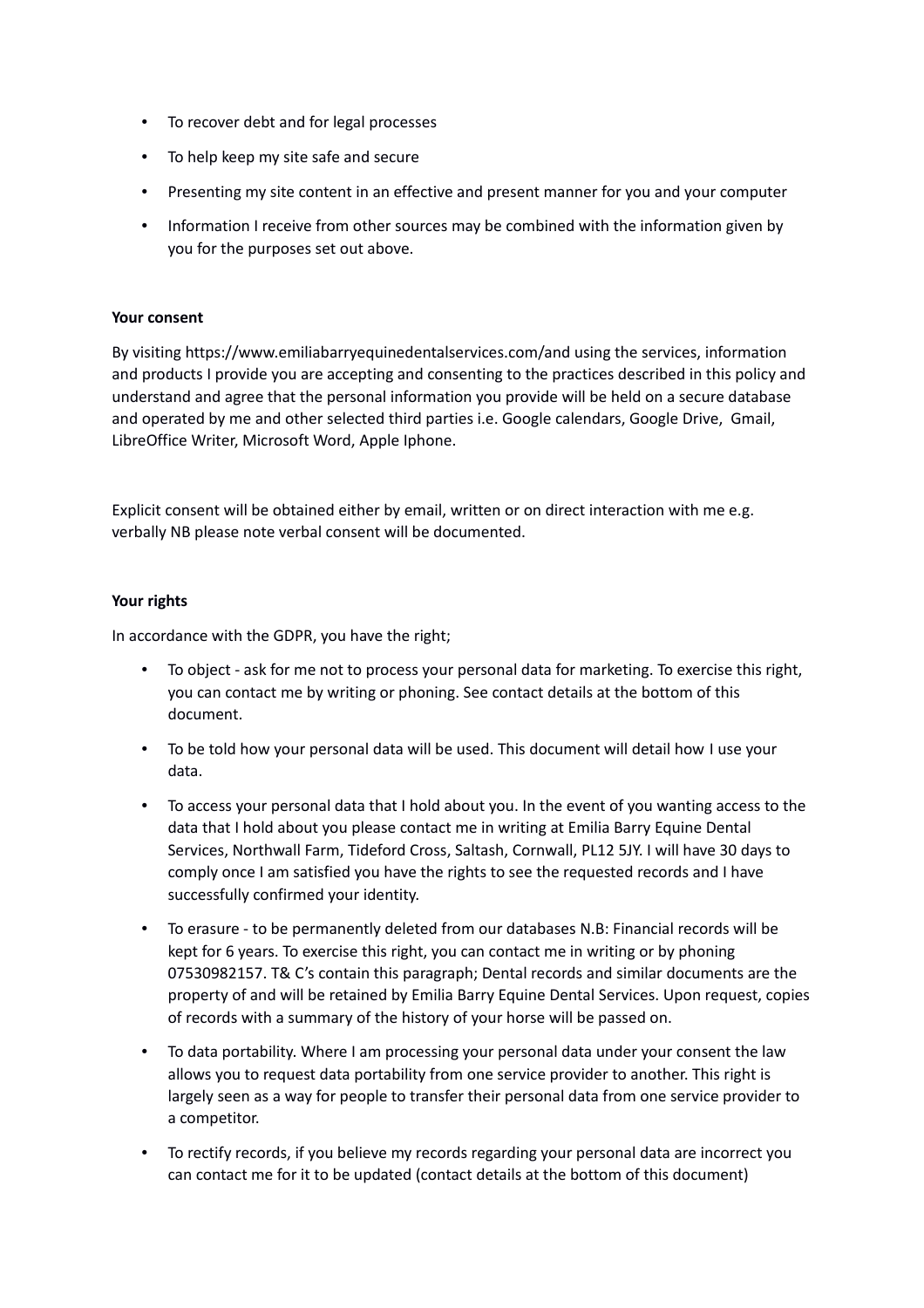- To restrict processing. This links into the rectify records right as you can for ask your personal data processing to be restricted if there is a disagreement about its accuracy (contact details at the bottom of this document)
- To lodge a complaint. For more details or to lodge a complaint about our privacy practices please contact the supervisory authority https://ico.org.uk/for-the-public/raising-concerns/

## **What personal data we will collect**

I will collect your title, full name, postal address, location/address of animal, telephone numbers (landline, mobile and work), email address and your account/credit status/ payment details if applicable.

# **How we collect data**

I will ask you either face to face, over the phone, via e-mail, text or messenger.

Other data may be collected online via publicly available data such as (links to their own privacy policies included)

Google analytics;https://policies.google.com/privacy?hl=en,

Google maps; https://maps.google.co.uk/intl/en\_uk/chrome/browser/privacy/

Facebook; https://www.facebook.com/about/privacy

Wix Data; https://www.wix.com/about/privacy

Please also see collection of data through cookies.

### **Protecting your information**

I have strict security procedures for the storage and disclosure of your information to prevent data leaks.

All personal information given to me via my website is encrypted by a secure server before it is sent to me. However, information transmitted by the internet cannot be completely secure. Secure transmission of your data through our site cannot be guaranteed and is done at your own risk.

My data is stored/handled inside of the EEA (European economic area).

Identifiable personal data will be destroyed from our records six years after the date of our last interaction. In most cases, this represents six years after the last financial transaction.

Phone calls may be monitored and recorded to ensure standards are met and maintained.

When leaving my website via external links these are not our responsibility and that once you click on a link to an external site it will be subject to that organisation's privacy policies, not mine.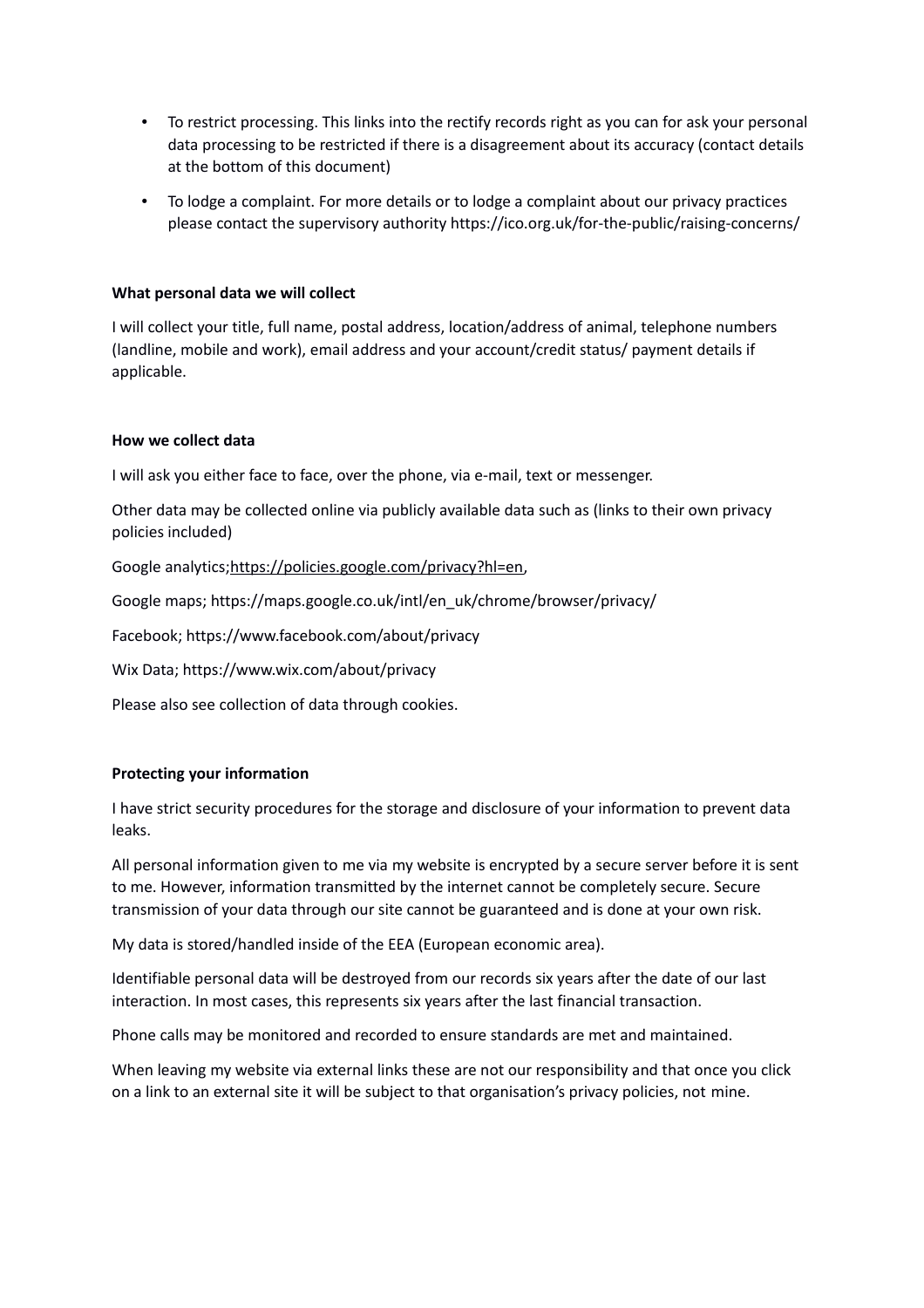## **Disclosure of your personal data**

I will not exchange or sell your personal information to another organisation for their own marketing purposes. However, there are legitimate situations where I may have to share your personal information with other organisations.

- Veterinary Surgeons, insurance companies, debt collectors and legal representatives.
- Search engine providers and analytics/cookies that assist us in the improvement of my site
- Or where I am using an external service provided via a technical supplier, email broadcaster, or mailing services provider. In these situations, the relationship between me and the thirdparty data processor will be governed by a contract and strict security requirements will be in place to protect your personal information.
- Third-party service providers working on my behalf; I may pass your information to my thirdparty service providers, agents, subcontractors and other associated organisations for the purpose of completing tasks and providing services to you on our behalf (for example Google Calender and Microsoft Cloud for remote email access) However, when I use third party service providers, I disclose only the personal information that is necessary to deliver the service and I ensure their own privacy policies are in place that requires them to keep your information secure and not use it for their own direct marketing purposes. Disclosure of personal data to third parties may occur if I am required to share/disclose data to comply with any legal obligations, to enforce or apply our terms and conditions, exchanging information with other organisations/companies for fraud protection, credit risk, internal investigations including customer complaints and claims. Privacy policies of my third-party service providers can be obtained.

I will use your data to contact you via post, phone, text, email and/or SMS for discussing treatment details, services and reminders.

Phone calls may be monitored and recorded to ensure our standards are met and maintained.

I may use any feedback and comments (excluding personal data) which you provide to post publicly without notice or any fee being paid in any media worldwide for marketing, promotion and/or publicity.

# **Collection of data through cookies**

My website is monitored and improved using Cookies. Cookies are pieces of data that are stored on your browser and help keep track of the movements and actions on a website. They help me to understand who has visited the site and see which pages, which in turn allows us to make my site more user friendly.

Cookies can be blocked by activating the setting on your browser that allows you to refuse the setting of all or some cookies. If you do this (block all cookies including essential cookies) you may not be able to access all or parts of my site.

The cookies used on my website can be viewed in the table bellow.